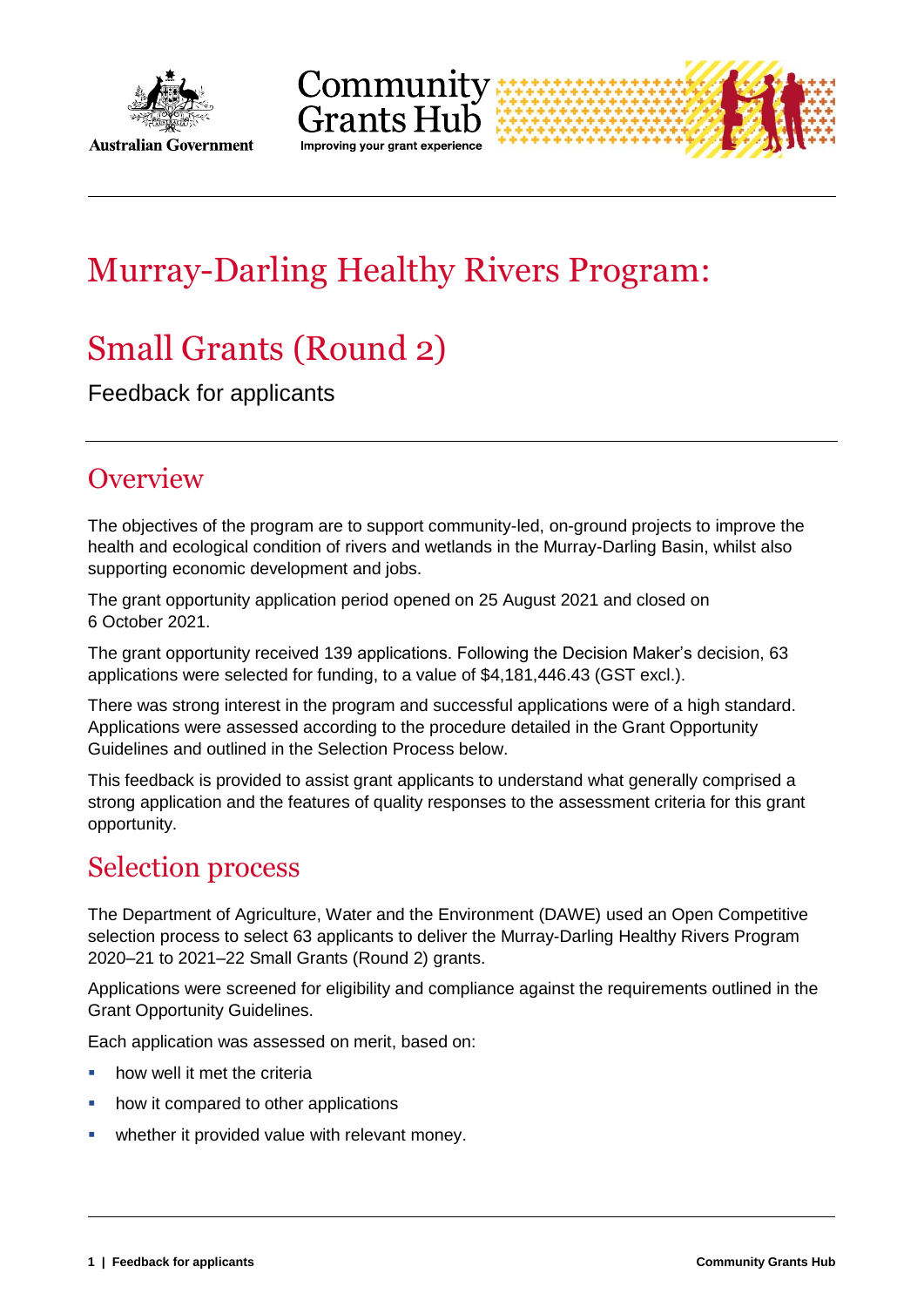

Applicants were required to address the following selection criteria:

- 1. The extent to which the on-ground activities will improve health and ecological condition of rivers and wetlands in the Murray–Darling Basin which builds on water recovered through the Basin Plan.
- 2. Your capacity, capability and resources to deliver the project.

The panel identified preferred applicants based on the strength of their responses to the selection criteria and their demonstrated ability to meet the grant requirements outlined in the Grant Opportunity Guidelines.

## Selection results

63 applicants were selected to deliver the Murray-Darling Healthy Rivers Program 2020–21 to 2021–22 Small Grants (Round 2) grants.

The selected applicants provided strong responses to the selection criteria and demonstrated their ability to meet the eligibility requirements outlined in the Grant Opportunity Guidelines.

Some general feedback relevant to applicants is summarised below.

#### **Writing and providing details**

Applications needed to clearly address each selection criterion, as well as any sub-criteria.

Low scoring applications often lacked sufficient relevant detail to effectively describe what the project was and how the grant activity would meet the program objectives and selection criteria.

Higher scoring applications were able to clearly describe the activities to be funded and identify a clear and direct link between their project proposal and the program objectives.

#### **Environmental benefits**

Some applications did not adequately demonstrate how the proposed grant activities would deliver benefits to the ecological health and condition of waterways. This was sometimes because the proposal focused more on other outcomes, such as improved tourism or community education.

Strong applications demonstrated consideration of best-practice natural resource and land management in describing project activities. For example, undertaking pest plant species control in a staggered manner to ensure a large area of ground cover is not removed at once or using fencing with a wildlife-friendly design.

Linking project activities to relevant existing plans, strategies or objectives for environmental management, such as the Native Fish Recovery Strategy, provided confidence the project would improve river and wetland health.

Similarly, applications which identified protecting threatened fauna, flora or ecological communities, or migratory species listed under the Environment Protection and Biodiversity Conservation Act 1999 as objectives were viewed favourably in comparison to applications which would not achieve these aims.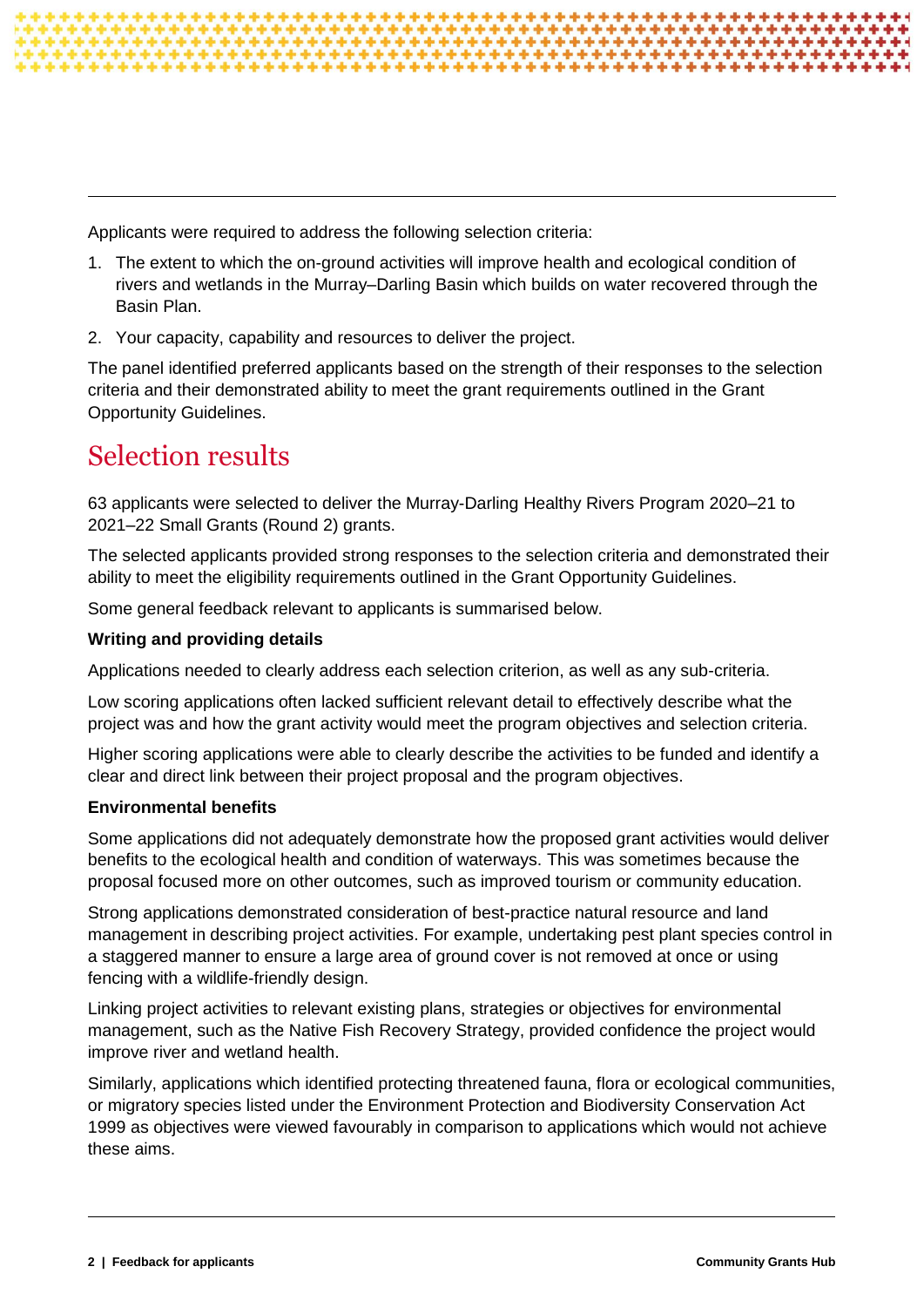#### **Public benefit**

Applicants were required to show how their project would benefit the public. This could include through protection of threatened species, improvements to water quality or erosion mitigation or control of pest species which threaten ecosystems.

Some applicants, in particular private landholders, did not adequately demonstrate how the project would benefit to the community as a whole, rather than only to the individual or organisation.

#### **Ineligible or unsuitable activities**

Further detail about what constituted a strong response to each criterion is provided below. A number of applications included ineligible activities. A list of ineligible activities is included at section 5.4 of the Grant Opportunity Guidelines.

Applications which did not sufficiently address the on-ground activity component of the program guidelines were deemed unsuitable to receive grant funding. For example, applications involving feasibility studies without a clear on-ground works component, or applications involving research and/or flora or fauna surveys were often not suitable for funding as they did not combine these with on-ground activities with tangible benefits for river and wetland health.

Further detail about what constituted a strong response to each criterion is provided below.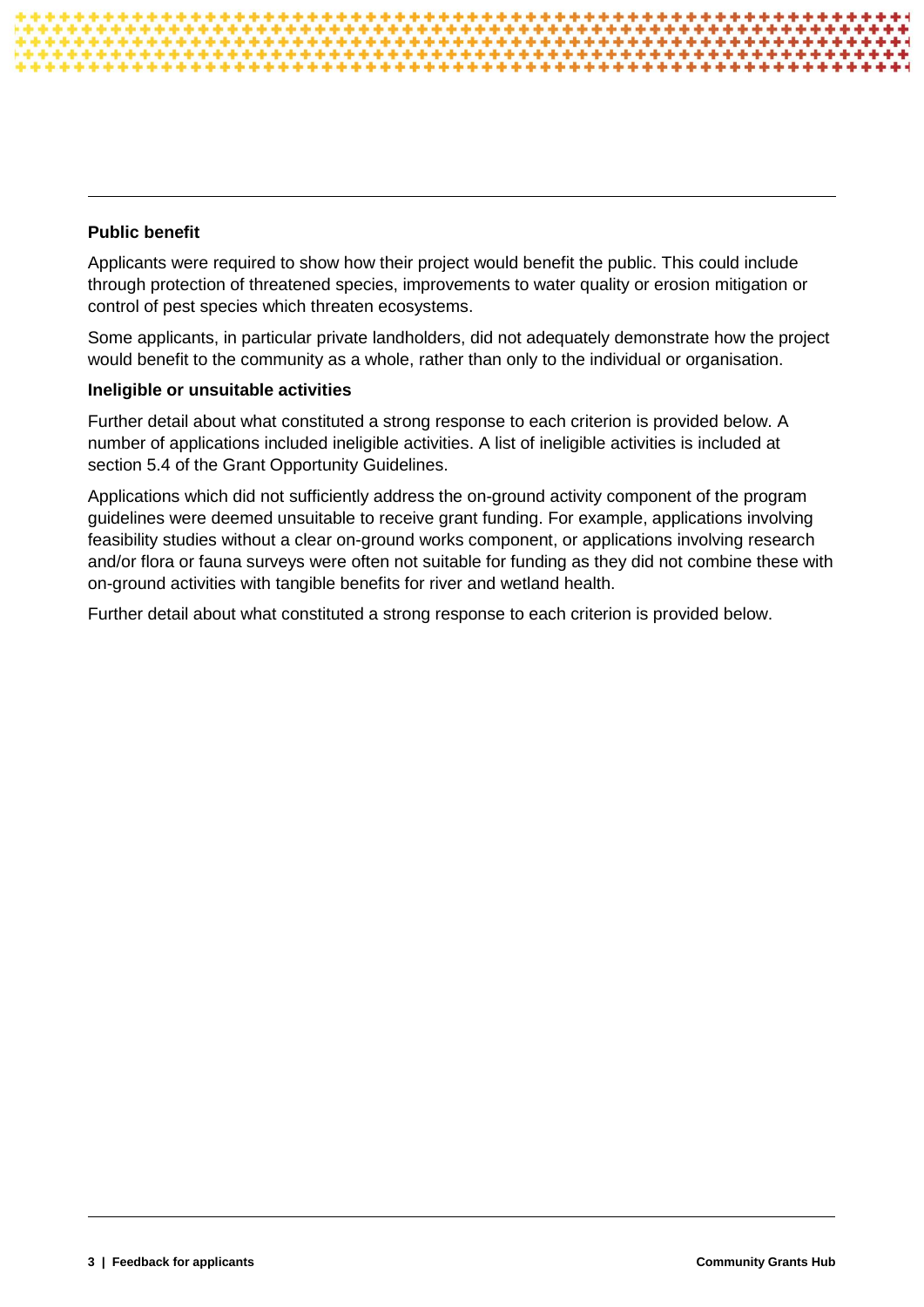### **Criterion 1**

Please describe the extent to which the on-ground activities will improve health and ecological condition of rivers and wetlands in the Murray-Darling Basin.

When addressing the criterion applicants will:

- provide details about how the activity will directly improve the health of rivers, wetlands, and/or floodplains
- demonstrate relevant community support and show evidence of involving local communities during project delivery and/or following project completion. Key stakeholders may include, but are not limited to, relevant local governments, community stakeholders and Indigenous communities.

If you are able, you may also wish to indicate the extent to which the project is consistent with any existing plans and objectives. For example:

- vour local catchment management plan
- **lace in an interest in the case of the land vertex less** in the local environment plans
- **EXEDER** the Commonwealth Environment Water Holder's water management plan
- state environmental watering plans
- the Native Fish Recovery Strategy
- recovery plans for threatened fauna, threatened flora and threatened ecological communities listed under the EPBC Act (if your activities are focussed on a specific species or community).

| <b>Strength</b>                                                                                                                                                               | <b>Example</b>                                                                                                                                                                                                                                                        |
|-------------------------------------------------------------------------------------------------------------------------------------------------------------------------------|-----------------------------------------------------------------------------------------------------------------------------------------------------------------------------------------------------------------------------------------------------------------------|
| Strong applications clearly demonstrated how the<br>activity would directly improve the health of rivers,<br>wetlands and/or floodplains.                                     | Strong responses:<br>provided a clear and tangible link in their<br>application as to how their activity would help to<br>improve the health of rivers, wetlands and/or<br>floodplains<br>demonstrated the use of best available science<br>to inform their projects. |
| Strong applications clearly demonstrated relevant<br>community support and evidence of involving local<br>communities during project delivery and/or following<br>completion. | Strong responses:<br>identified key stakeholders and a community<br>٠<br>engagement strategy<br>provided evidence of community support and the<br>٠<br>role of community members/organisations in the<br>activity.                                                    |
| Strong applications clearly demonstrated the extent<br>to which the project is consistent with any existing<br>plans and objectives.                                          | Strong responses:<br>provided a clear description and example of how<br>٠<br>their activity aligns with existing plans and<br>objective, such as the Native Fish Recovery<br>Strategy or local environment management<br>plans.                                       |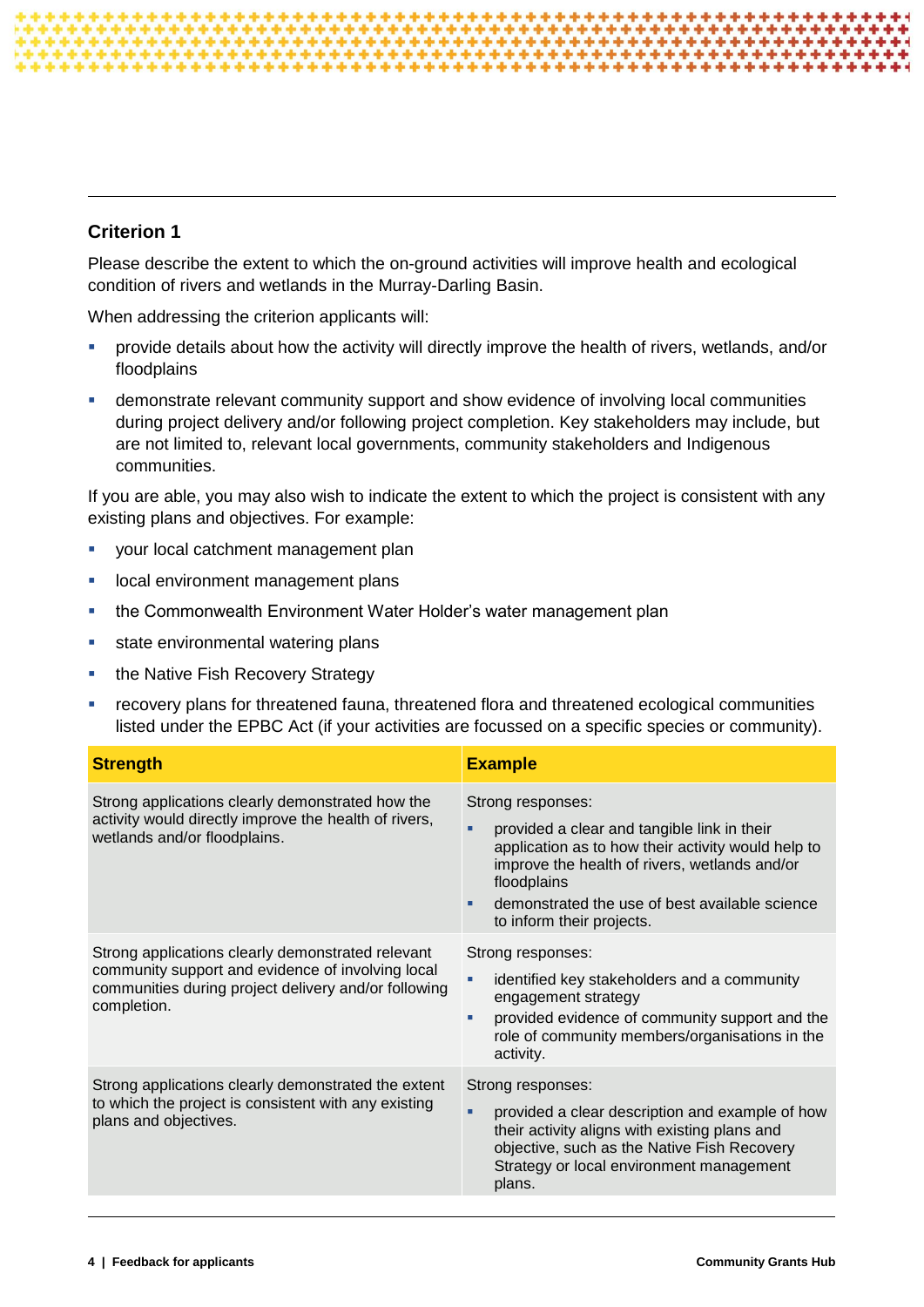### **Criterion 2**

Your capacity, capability and resources to deliver the project.

When addressing the criterion applicants will:

- **EXT** identify what approvals are necessary, the status of approvals (for example, whether approvals have been granted or can be granted in time to enable project completion within the grant period)
- describe your track record carrying out similar projects
- show your access to personnel with the right expertise and experience
- outline your plan for managing the project, including project risks such as delivery in the
- **F** required time and work health and safety, where relevant
- how you will buy goods and services, where possible from local businesses, including Australian made goods
- describe how your project's outcomes will be maintained beyond the term of grant funding.

| <b>Strength</b>                                                                                          | <b>Example</b>                                                                                                                                                                                                                                                                                                                                                                                                           |
|----------------------------------------------------------------------------------------------------------|--------------------------------------------------------------------------------------------------------------------------------------------------------------------------------------------------------------------------------------------------------------------------------------------------------------------------------------------------------------------------------------------------------------------------|
| Strong applications clearly identified what approvals<br>are necessary and the status of approvals.      | Strong responses:<br>identified any approvals required and any which<br>had already been granted<br>provided timeframes for the approval process<br>٠<br>and were able to show the project would be able<br>to be completed within the grant period.                                                                                                                                                                     |
| Strong applications clearly demonstrated the<br>applicant's track record carrying out similar projects.  | Strong responses:<br>provided evidence to demonstrate previous<br>٠<br>project management experience in similar<br>projects.                                                                                                                                                                                                                                                                                             |
| Strong applications clearly demonstrated access to<br>personnel with the right expertise and experience. | Strong responses:<br>identified key personnel/organisations with<br>٠<br>relevant experience and expertise who will<br>support the project, for example:<br>plans and qualifications for using hazardous<br>٠<br>substances (such as herbicides)<br>use of contractors experienced with mandatory<br>٠<br>and/or voluntary Codes of Practice and Standard<br>Operating Procedures for the management of<br>pest animals. |